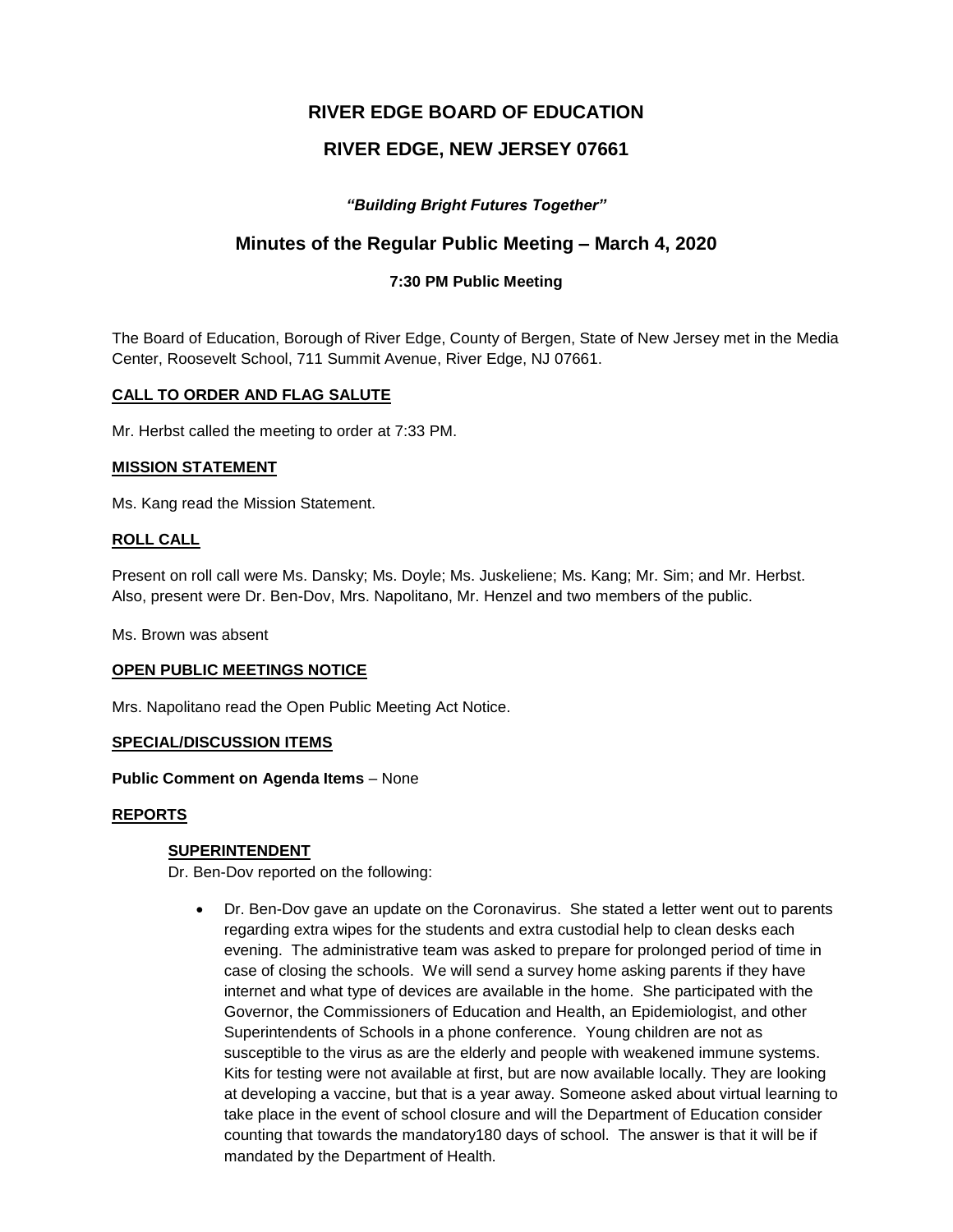- Dr. Ben-Dov held a  $2^{nd}$  Cup of Coffee Meeting this morning at Roosevelt School. They spoke about how the Corona Virus has become the new bullying subject. Dr. Ben-Dov will forward to the staff information about this serious topic. Students should be cautioned not to use it for making other people feel uncomfortable, or as a joke.
- Mr. Fogarty presented at our March  $3^{rd}$  Professional Development Day about Gender Identity and Expression. He spoke about guidelines and our policies in River Edge. He touched on diversity curriculum for grades five and six. We will have a presentation for parents. On April  $1<sup>st</sup>$  the curriculum will be coming out from the County and we will work on it with staff over the summer to adapt it for River Edge.
- Odyssey of the Mind started three years ago and is directed by Mrs. Hafers. It is open to grades five and six. Work has been done on the weekends and after school by students, based on very strict guidelines and presented at state and local division. River Edge came in 1<sup>st</sup> in Regional and is headed to State in April!

## **PRINCIPAL**

Mr. Henzel reported on the following:

- The Sixth Grade Shark Tank finals were on February 11th. Dr. Ben-Dov, Mr. Henzel, Ms. Moran, Mr. Werner, and Ms. Cardia were the "sharks." The winning team promoted a healthy dog food and treat.
- The Third Grade Biography "wax museum" was on Thursday, February 13<sup>th</sup> at Cherry Hill School. It is an example of a cohesive project adopted by both schools.
- The Kindergarten 100 day fashion show was on Friday, February 19th.
- Mr. Herbst is coming tomorrow to talk to the Sixth Graders regarding the Student Board Meeting.

#### **BOARD SECRETARY**

Mrs. Napolitano reported on the following:

 Mrs. Napolitano spoke about state aid and Governor's address. There was an article in the Record regarding the wrong year tax data used. Information from the NJASBO stated that only Pemberton Township's funding will change now that it has all been corrected.

## **PRESIDENT**

Mr. Herbst reported on the following:

- The Sixth Grade Board of Education Meeting will be held at the April 22 board meeting. Mr. Herbst will attend both schools to speak to the Sixth Grade students about the upcoming meeting.
- The next Committee Meeting is scheduled for March 24th

#### **COMMITTEES**

No committees reported at this meeting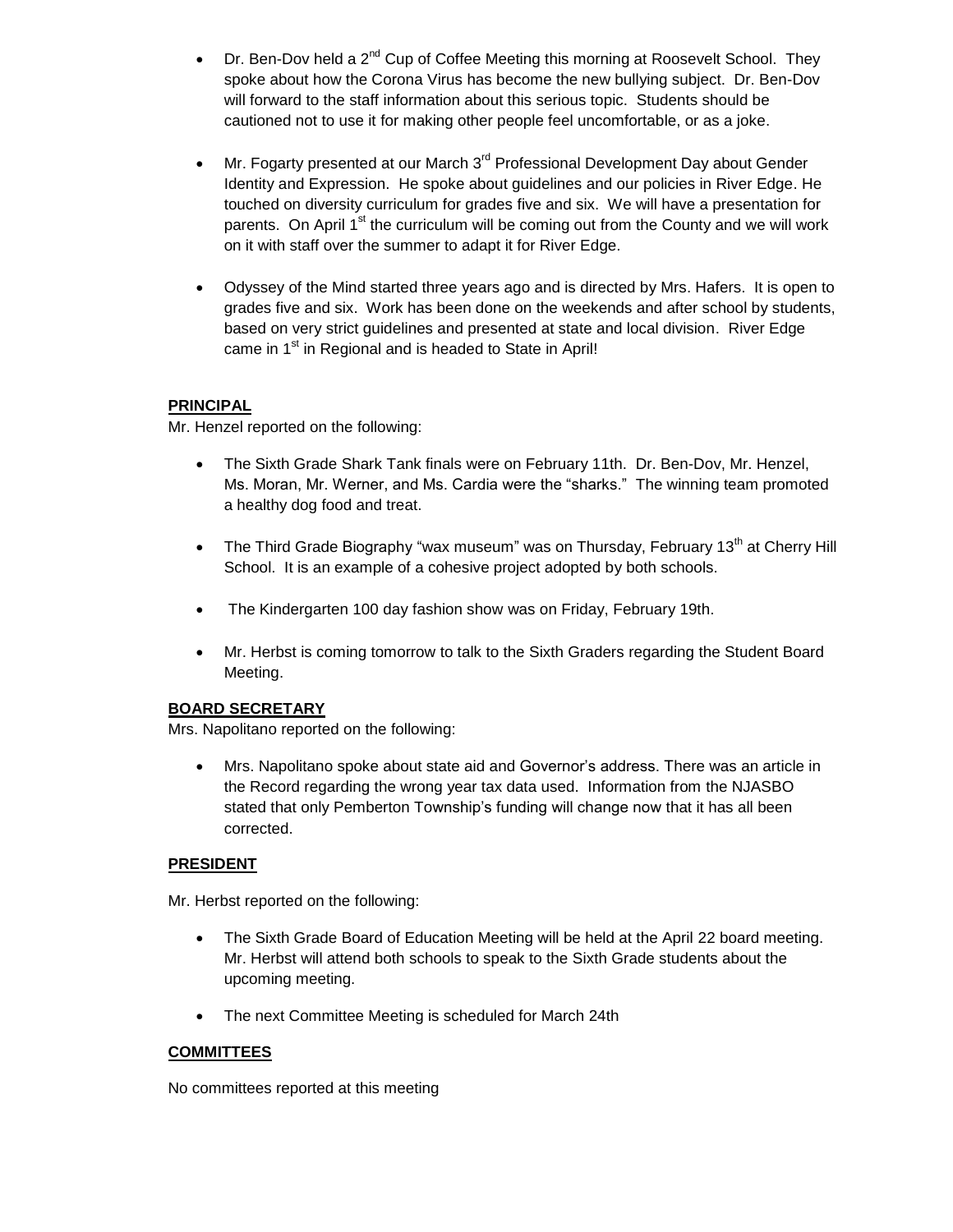## **MOTIONS TO BE ACTED UPON A**. **ADMINISTRATION/POLICY**

**1**. That the Board of Education approve the completion of the following emergency drills:

| School           | <b>Dates</b>                                                                           |
|------------------|----------------------------------------------------------------------------------------|
|                  | Cherry Hill School   February 21, 2020 Shelter in Place   February 24, 2020 Fire Drill |
| Roosevelt School | February 19, 2020 Fire Drill<br>February 24, 2020 Lockdown                             |

## **Motion by: Ms. Kang Seconded by: Ms. Juskeliene**

Ayes: Ms. Dansky, Ms. Doyle, Ms. Juskeliene, Ms. Kang, Mr. Sim, Mr. Herbst Nays: None

> **2**. That the Board of Education affirm the HIB report previously reported at the February 26, 2020 Board Meeting.

## **Motion by: Ms. Juskeliene Seconded by: Ms. Doyle**

Ayes: Ms. Dansky, Ms. Juskeliene, Ms. Kang, Mr. Sim, Mr. Herbst Nays: None, Abstained: Ms. Doyle

- **B**. **CURRICULUM/EDUCATION** None
- **C**. **BUILDINGS & GROUNDS** None
- **D**. **FINANCE/GRANTS/GIFTS** None

#### **E**. **PERSONNEL**

**1**. That the Board of Education approve the following teachers for the Cycle IV of the Post Dismissal Instructional Academy for the 2019-2020 School Year at the REBOE/REEA CBA hourly rate:

| <b>Cherry Hill</b> | Roosevelt                |
|--------------------|--------------------------|
| Deborah Auriemma   | <b>Ashley Denn</b>       |
| Jessica Barbo      | Sandy Gerbino            |
| Caitlin Callahan   | Megan Lubin              |
| Pauline Choi       | <b>Christine O'Keefe</b> |
| Gabrielle Sagala   | Colleen Poole            |
| Noy Sapir          | Lauren Proda             |
| Andrea Siclari     | Alexandra McNeil         |
|                    |                          |

- **2**. That the Board of Education with the recommendation of the Superintendent approve Eric Bilis as student teacher, to commence on March 5, 2020 through May 1, 2020 (450 hours).
- **3**. That the Board of Education with the recommendation of the Superintendent approve Eric Bilis as a substitute teacher, to commence on March 5, 2020 through June 30, 2020.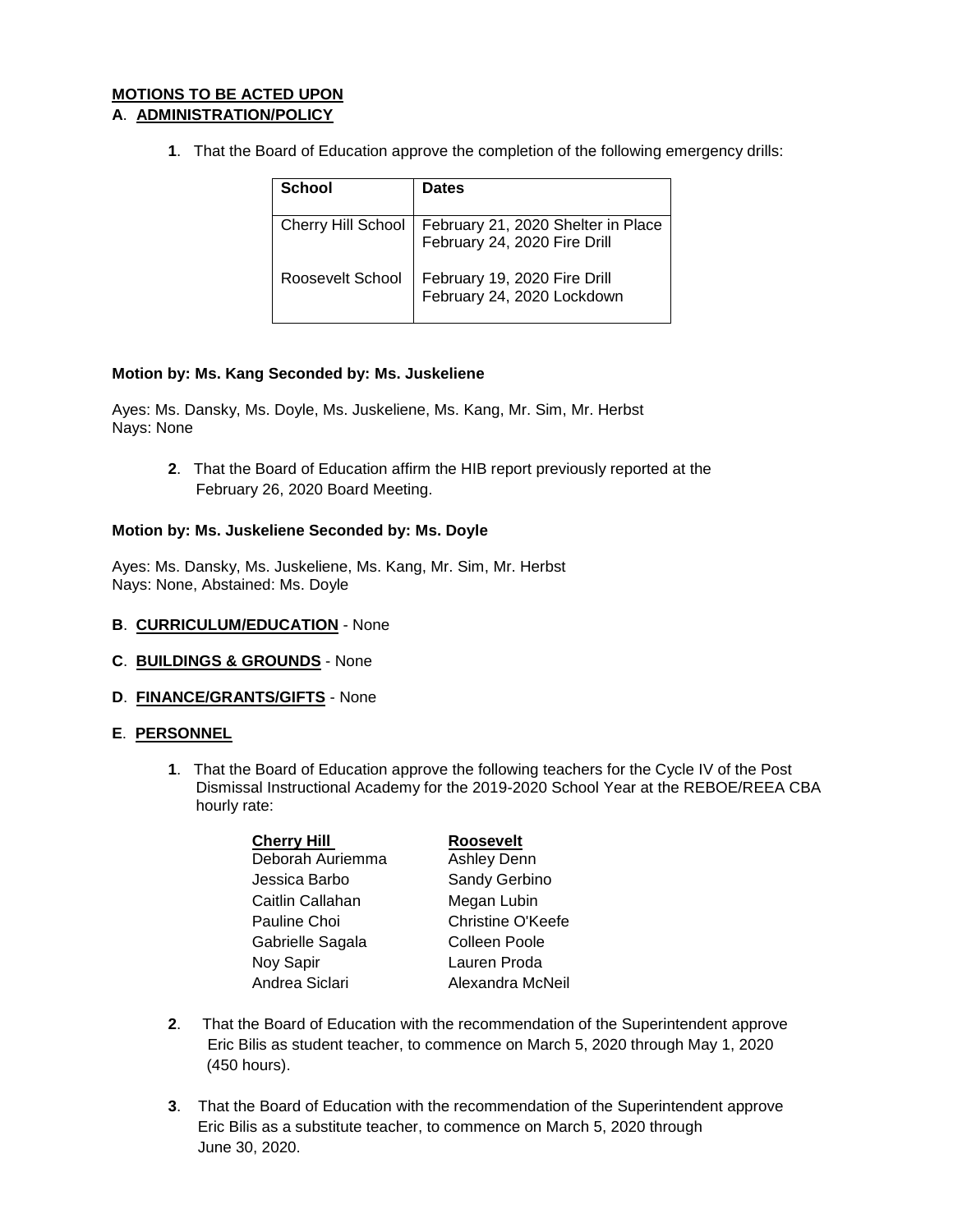**4**. That the Board of Education with the recommendation of the Superintendent approve Emily Kologrivov for student field work to consist of observation for maximum of 35 hours to commence on or about March 5, 2020 through May 15, 2020 (pending criminal history review ).

## **Motion by: Ms. Doyle Seconded by: Ms. Dansky**

Ayes: Ms. Dansky, Ms. Doyle, Ms. Juskeliene, Ms. Kang, Mr. Sim, Mr. Herbst Nays: None

## **F**. **RIVER EDGE SPECIAL EDUCATION**

**1.** That the Board of Education approve a student placement at Felician School for Exceptional Children on or about 3/16/2020. Transportation to be provided through Region V. Tuition rate to be provided upon availability.

#### **Motion by: Ms. Dansky Seconded by: Mr. Sim**

Ayes: Ms. Dansky, Ms. Doyle, Ms. Juskeliene, Ms. Kang, Mr. Sim, Mr. Herbst Nays: None

#### **G**. **REGION V ADMINISTRATION & TRANSPORTATION**

 **1.** WHEREAS, the River Edge Board of Education (the "Board") is the lead education agency ("LEA") for the Bergen County Region V Council for Special Education ("Region V"); and

WHEREAS, Region V provides shared services for its member districts such as evaluations, direct services, and consultation; and

WHEREAS, as the LEA, the Board must approve the consultant agreements of the providers that Region V utilizes to deliver shared services to its member districts.

NOW THEREFORE, BE IT RESOLVED, that the Board, upon recommendation of the Superintendent, re-approves the consultant agreements of the following Region V Shared Services Consultants, Psychologists, Learning Disabilities Teacher Consultants, Social Workers, Speech Language Specialists, Occupational and Physical Therapists, and Translators to provide evaluations, direct services, and consultation, to non-public and public schools for member districts upon request for the 2019-2020 school year:

Supreme Consultants, LLC Evaluations

#### **Motion by: Mr. Sim Seconded by: Ms. Kang**

Ayes: Ms. Dansky, Ms. Doyle, Ms. Juskeliene, Ms. Kang, Mr. Sim, Mr. Herbst Nays: None

#### **OLD/NEW BUSINESS**

Ms. Doyle asked that the Finance and Facilities Committee remember to assess all bathrooms as requested.

#### **PUBLIC DISCUSSION** - None

#### **CLOSED SESSION**

Motion made by Mr. Sim, seconded by Ms. Dansky to convene into closed session at 8:12 PM. All Ayes